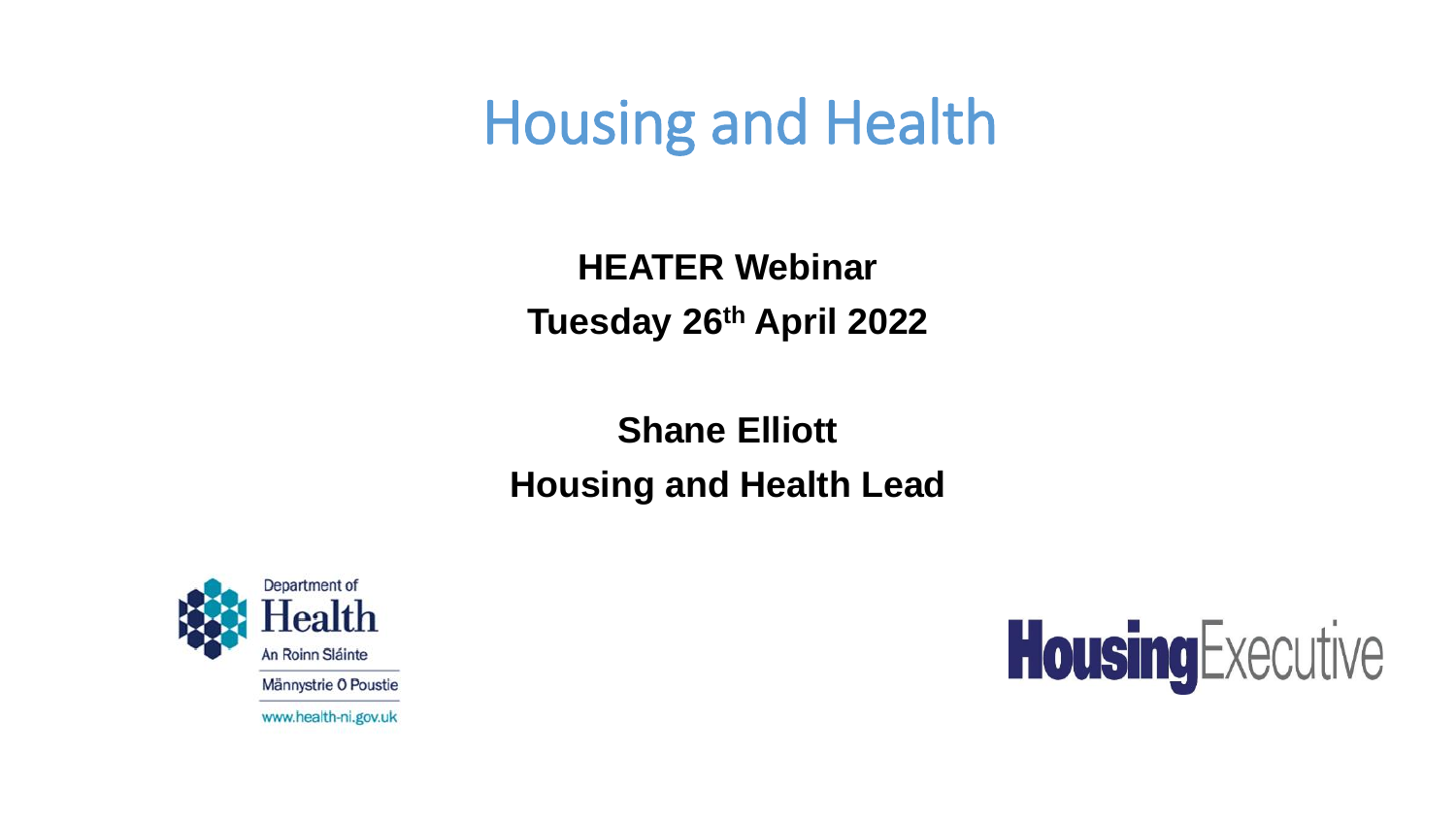#### **Value of Home**

#### "

Our home is not just a dwelling place. It should be a place of comfort, shelter, safety and warmth...it is the main setting for our health throughout our lives "

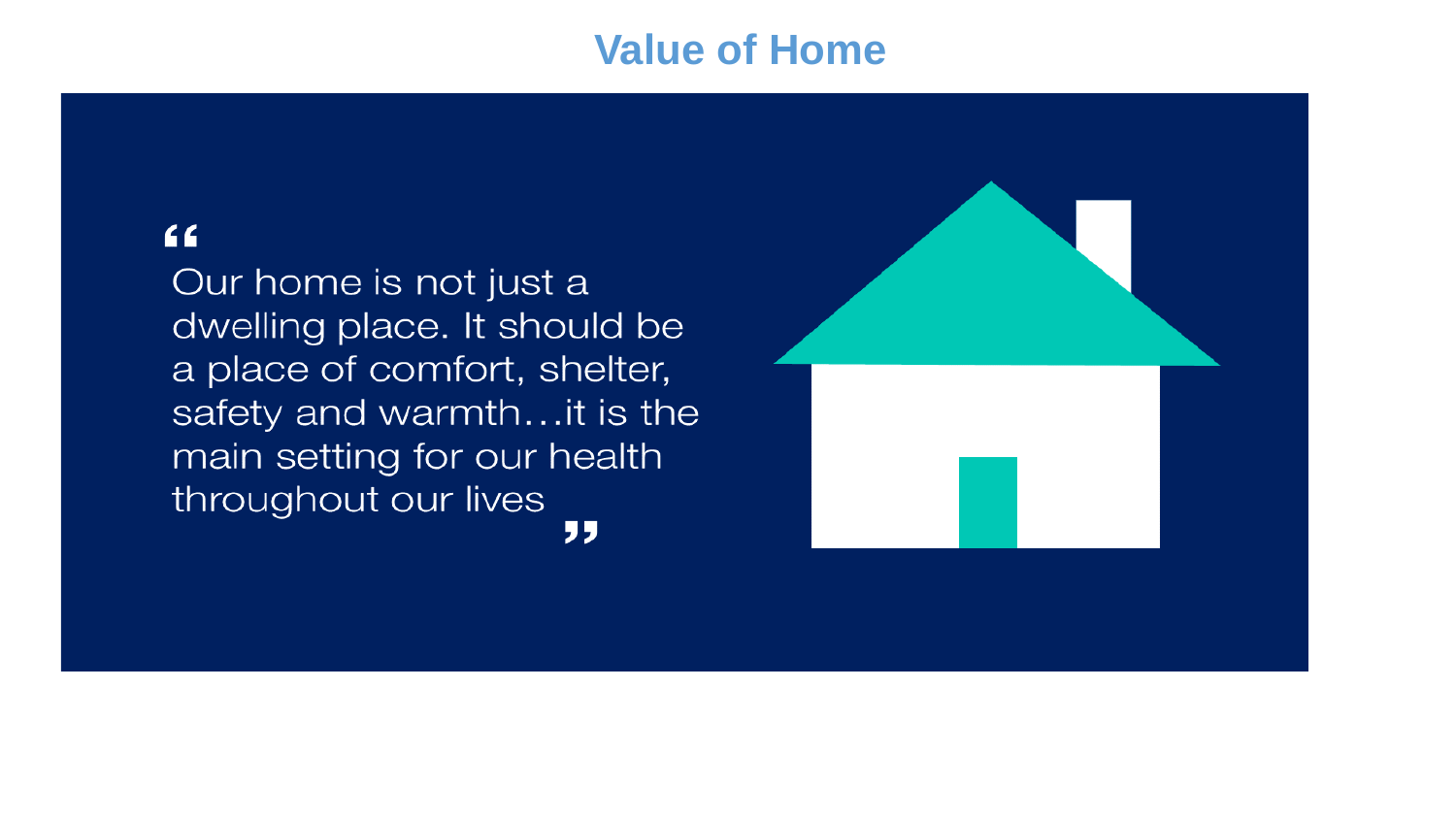### **Home and Well being**

- Safety reduction in falls/accident
- Independence ability to carry out tasks
- Quality of Life and general well-being
- Greater control over our lives
- Social relationships/belonging
- Emotional wellbeing
- Financial wellbeing
- Employment/education
- Improved health outcomes
- Reduces need for hospital admission
- Assists with patient flow in Acute settings
- Reduces need for Nursing/residential care





CanStockPhoto.com - csp37315907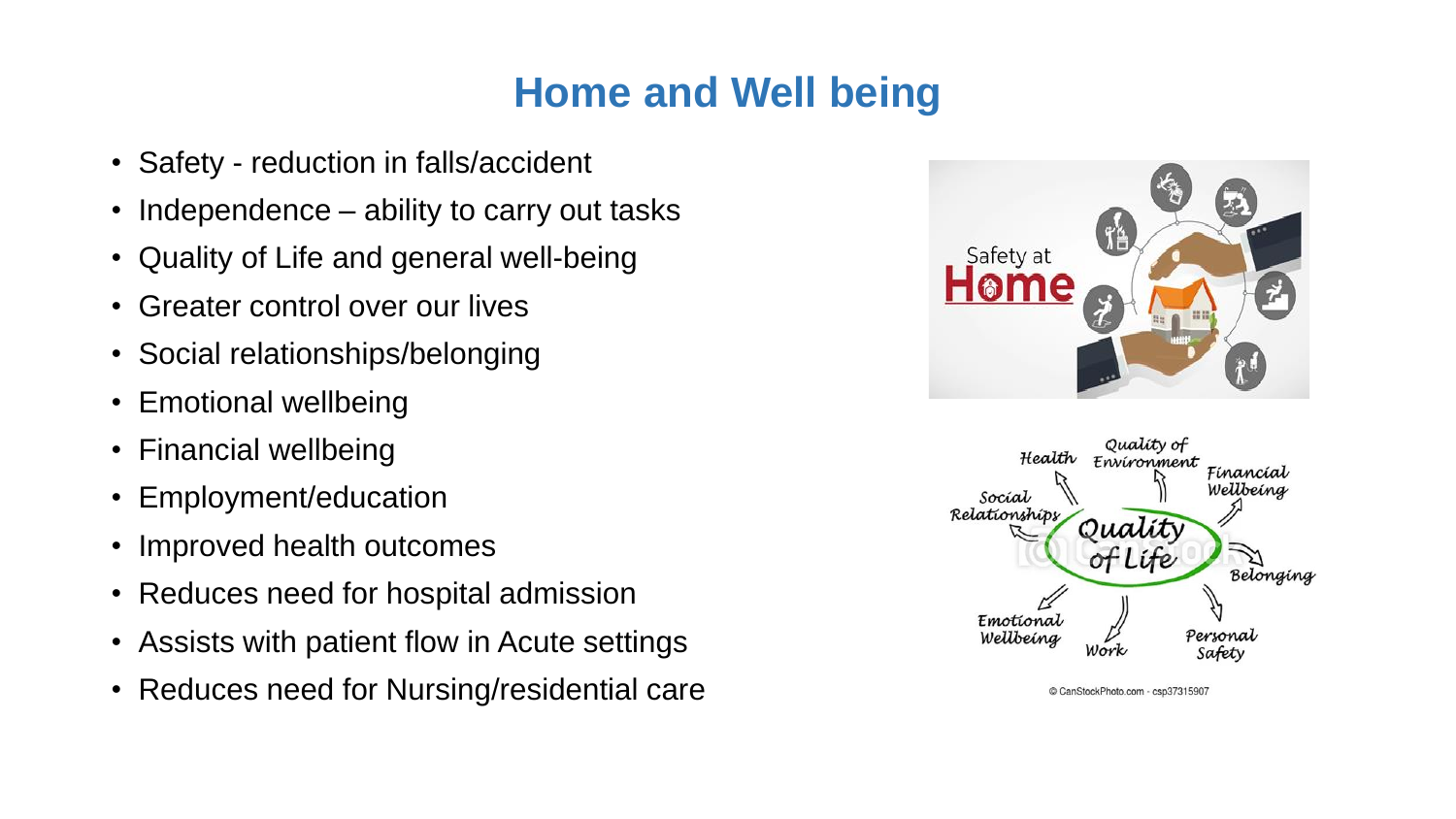## Healthy homes

Government White Paper makes it clear that healthy homes and buildings contribute to:

- Lower costs to the NHS and a healthier population
- Better educational attainment and workplace productivity
- Reduced emissions, lower energy bills and a lower carbon footprint
- Improved health, wellbeing and comfort
- Greater life chances,independent living and care

**Reference: Building our Future Laying the Foundations for Healthy Homes and Buildings** *All party parliamentary group for healthy homes and buildings- White Paper 2018*

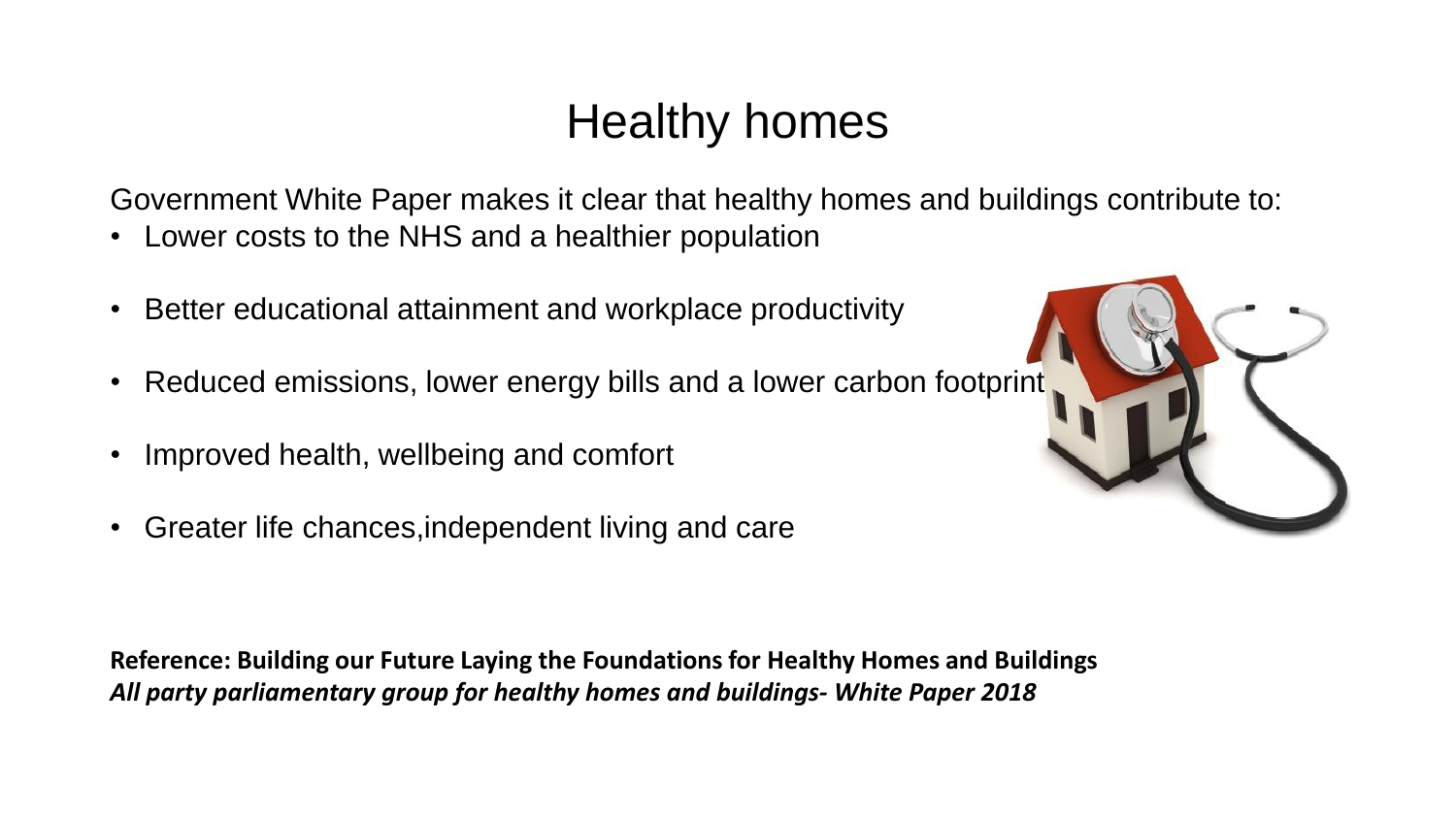## Cost of unhealthy homes

- In the winter of 2014/15 an estimated 43,900 excess winter deaths occurred in England and Wales - the impact of cold housing specifically was estimated to cause a fifth of these excess deaths , claiming more lives than road accidents, alcohol or drug abuse
- Children in cold homes are more than twice as likely to suffer a respiratory problem than those living in warm homes
- More than 1 in 4 adolescents living in cold homes are at risk of multiple mental health problems, compared to 1 in 20 in warm housing
- Cold homes are also associated with increased incidence of colds and flu, which as well as killing people, are known to worsen existing conditions such as arthritis and rheumatism

**Reference: Building our Future Laying the Foundations for Healthy Homes and Buildings** *All party parliamentary group for healthy homes and buildings - White Paper 2018*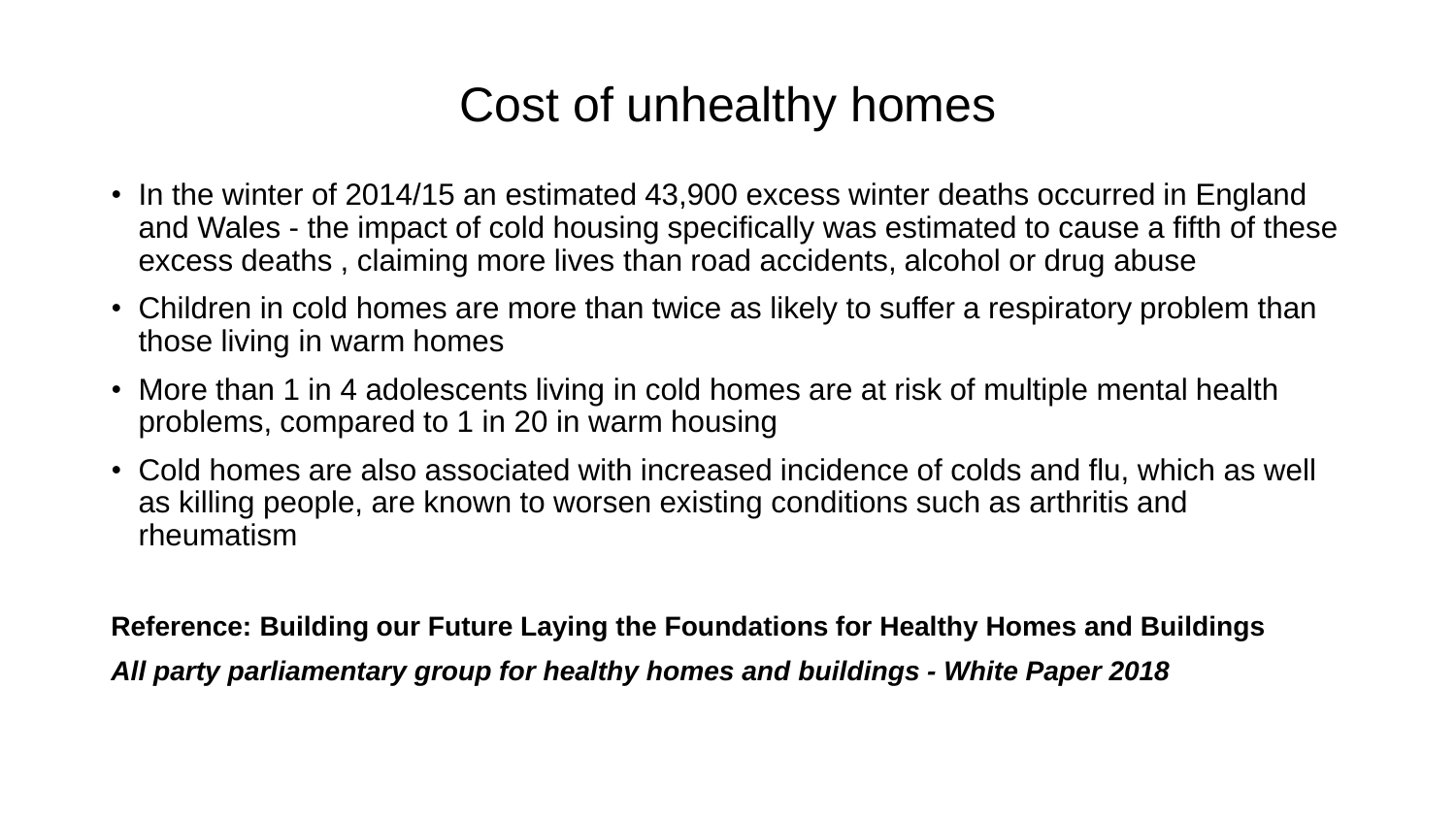### **HOW HOUSING CAN IMPROVE HEALTH AND WELL-BEING**

There are many opportunities to promote health by addressing housing conditions including:



**Healthy housing** is becoming more important in light of

**World Health**<br>Organization

**POPULATIONS** 



**HEALTHY HOUSING FOR A SUSTAINABLE FUTURE** 

#EnvironmentalHealth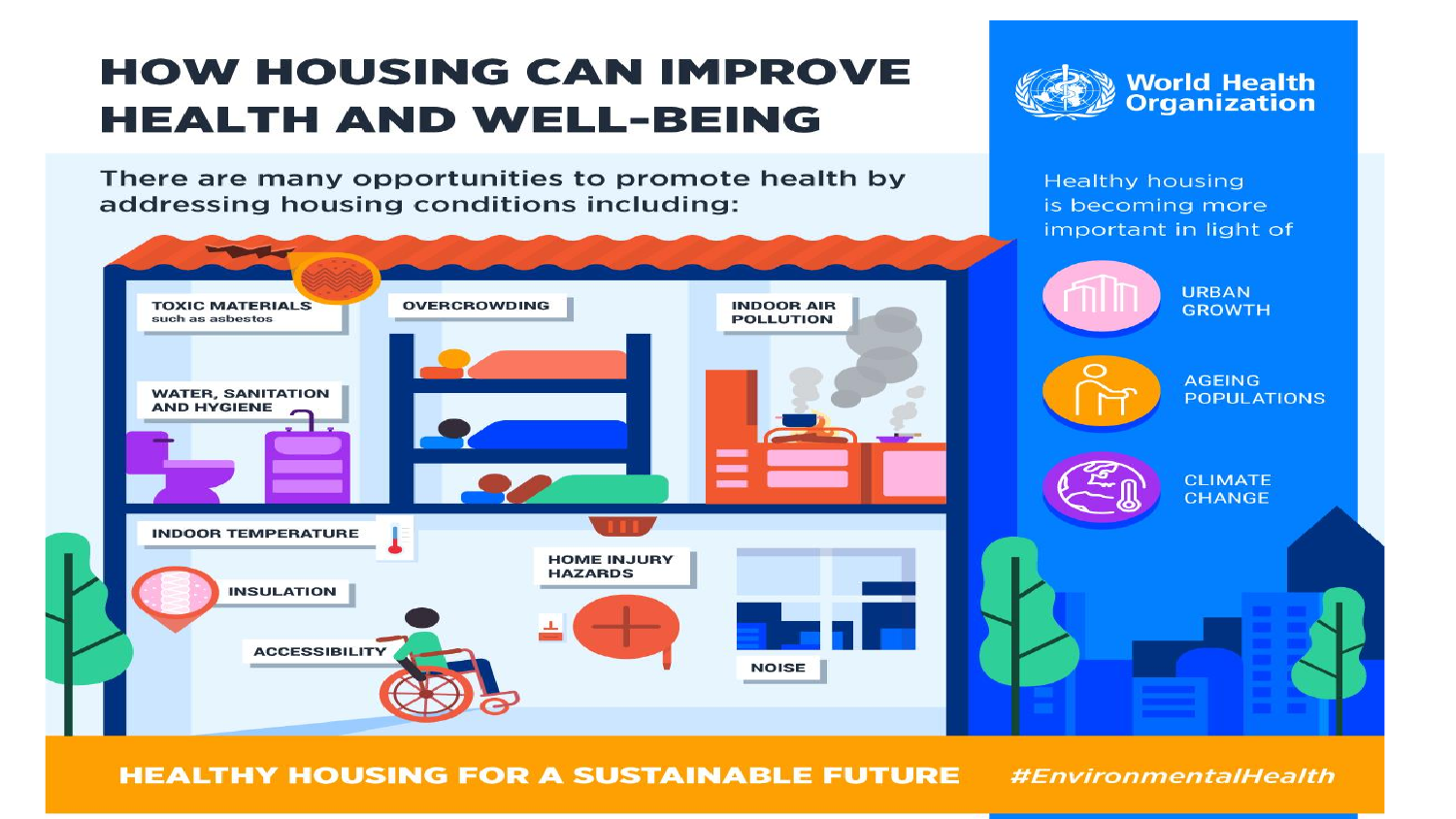### **Focus on Integration - Partnership working Housing, Health and Social Care - keys to active living**

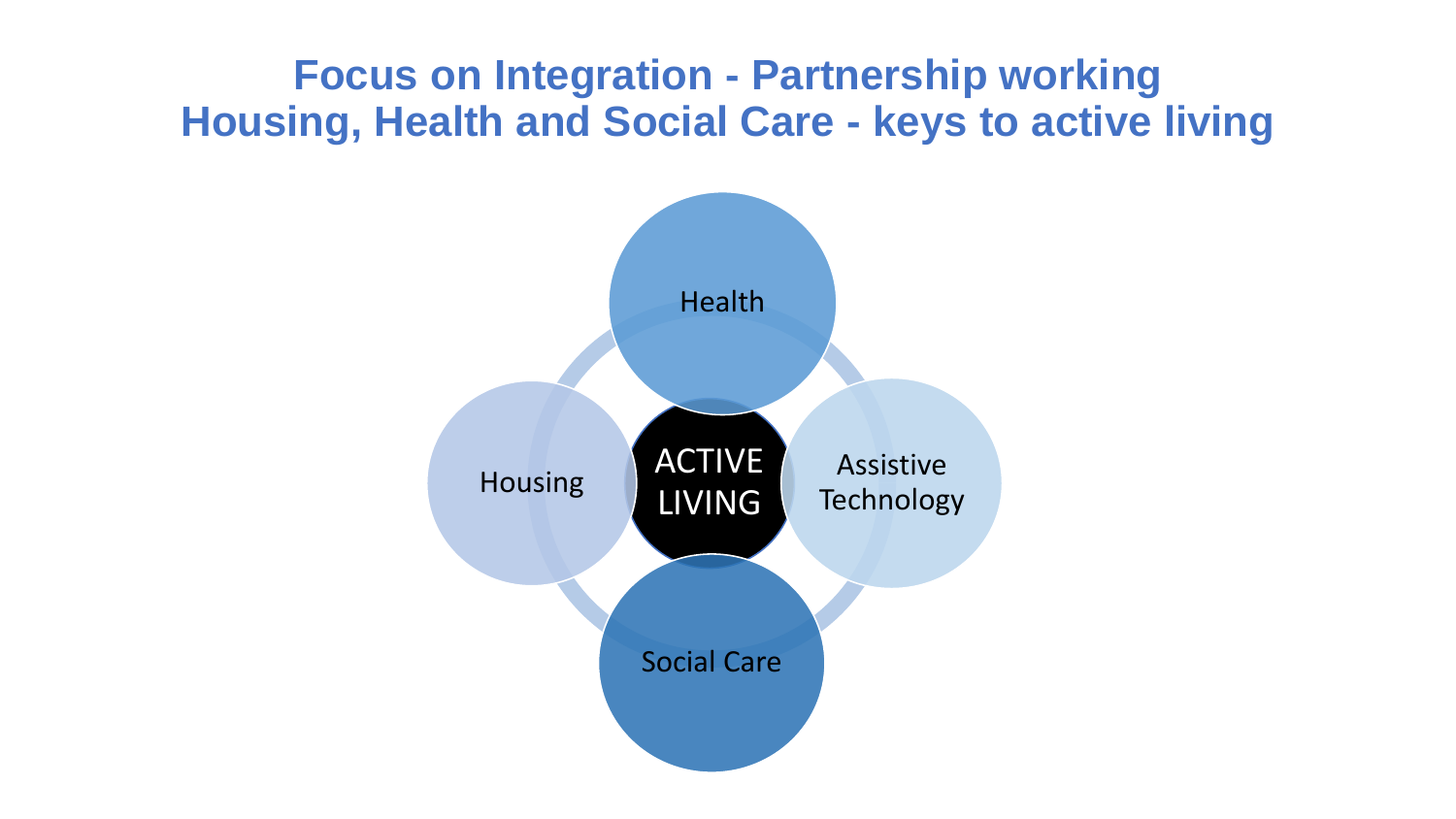## Current focus on Accessibility

Physical access to/from and within home e.g.

- Level approach
- Doors and corridors
- Space standards in habitable rooms



Facilitated through

- Adaptations £29million expenditure 20/21 in NI
- New build programmes 10% of new build social housing to wheelchair standard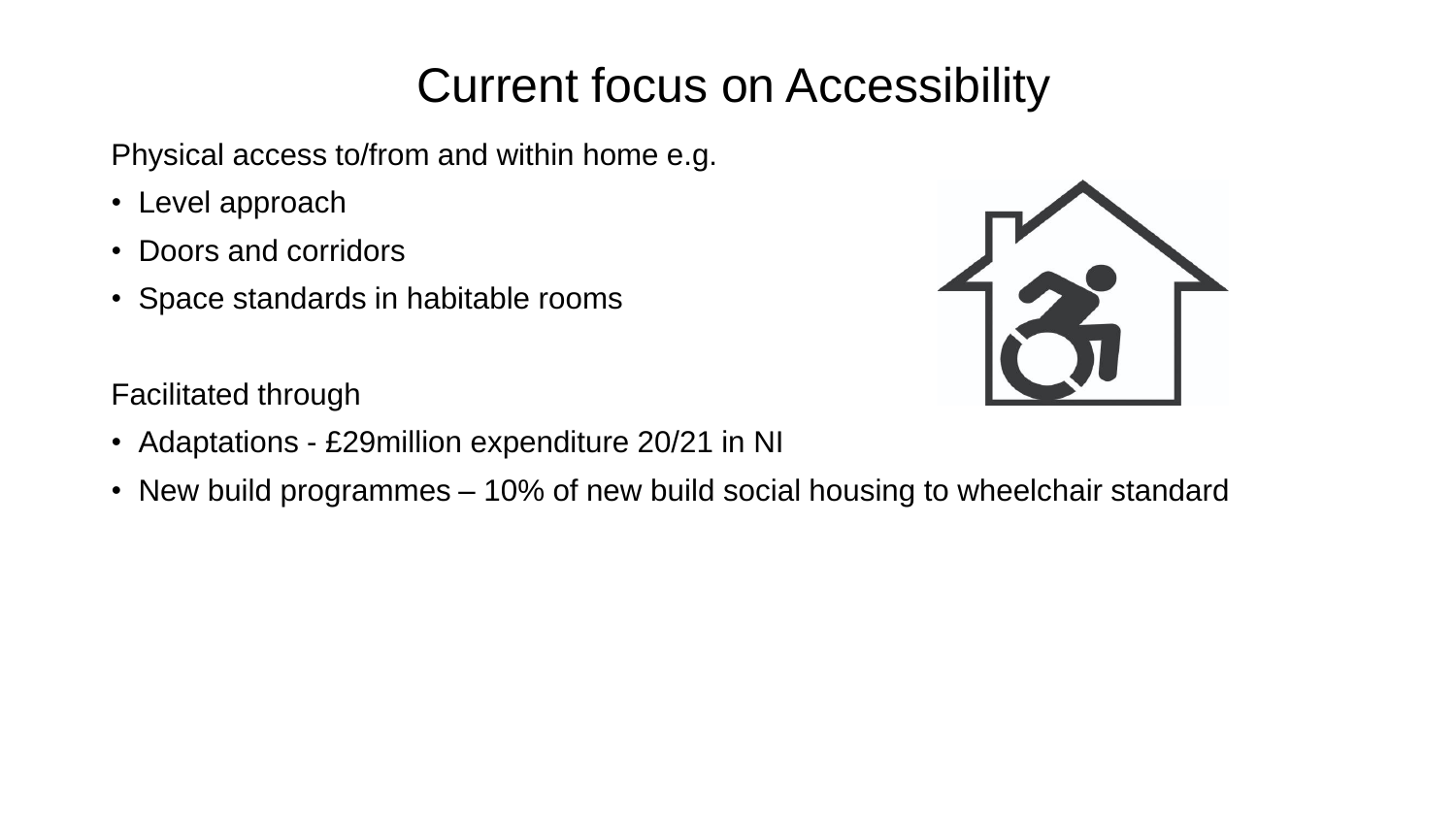#### **Challenges- Housing and Health**

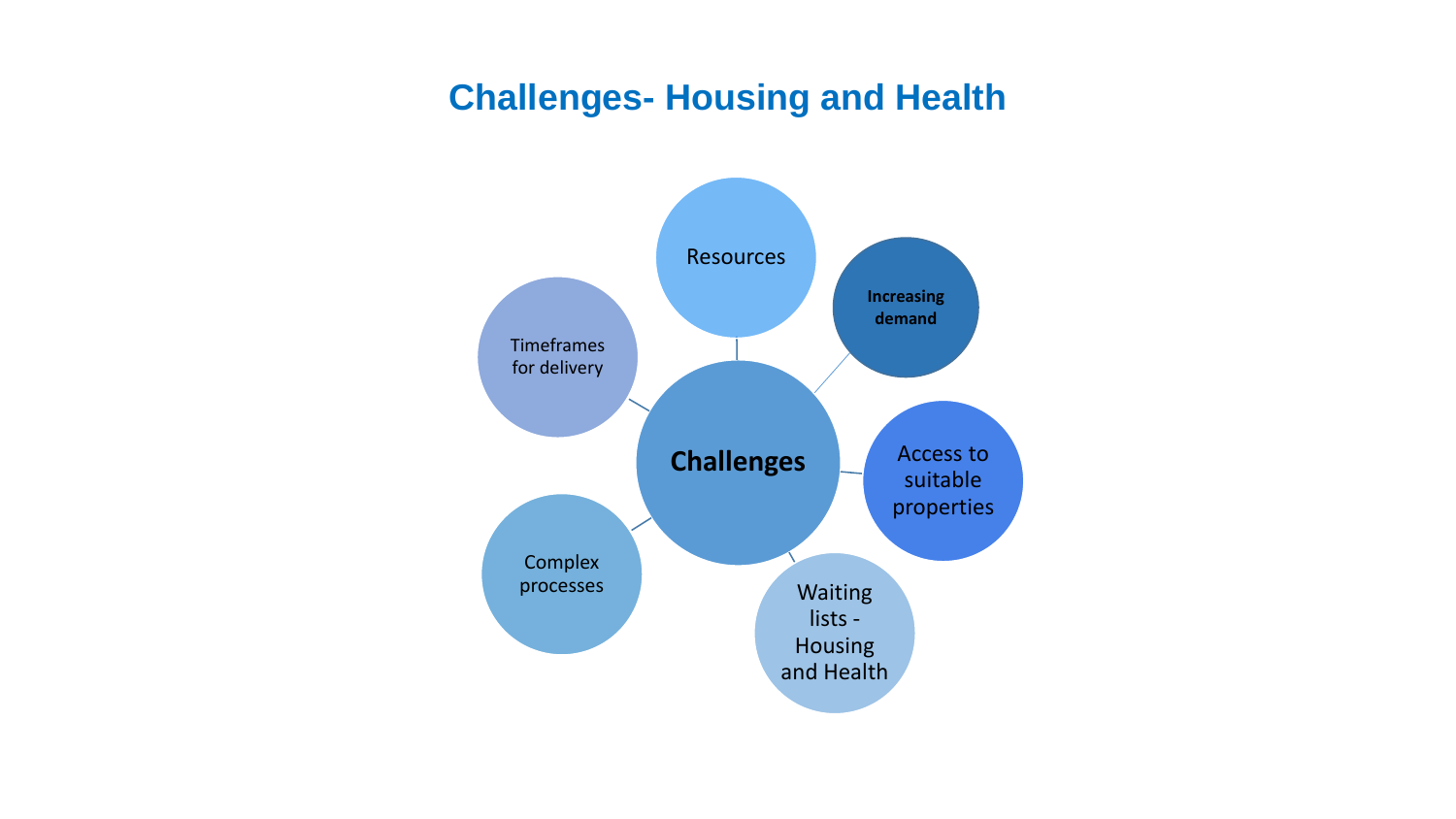#### **Key Work Streams**

- Reformation of Departmental Forum **Interdepartmental Housing and Health Adaptations Programme Board**
- Regional Review of Assistive Technology Services



- Input to relevant strategies to ensure Housing is referenced e.g. Social Care Reform, Autism Strategy
- Update Best Practice Guidance to Access Housing adaptations
- Review/reformat/relaunch Adaptations Design Communications Toolkit





**AUTISM PRIORITIES** 2023-2028

Have your say....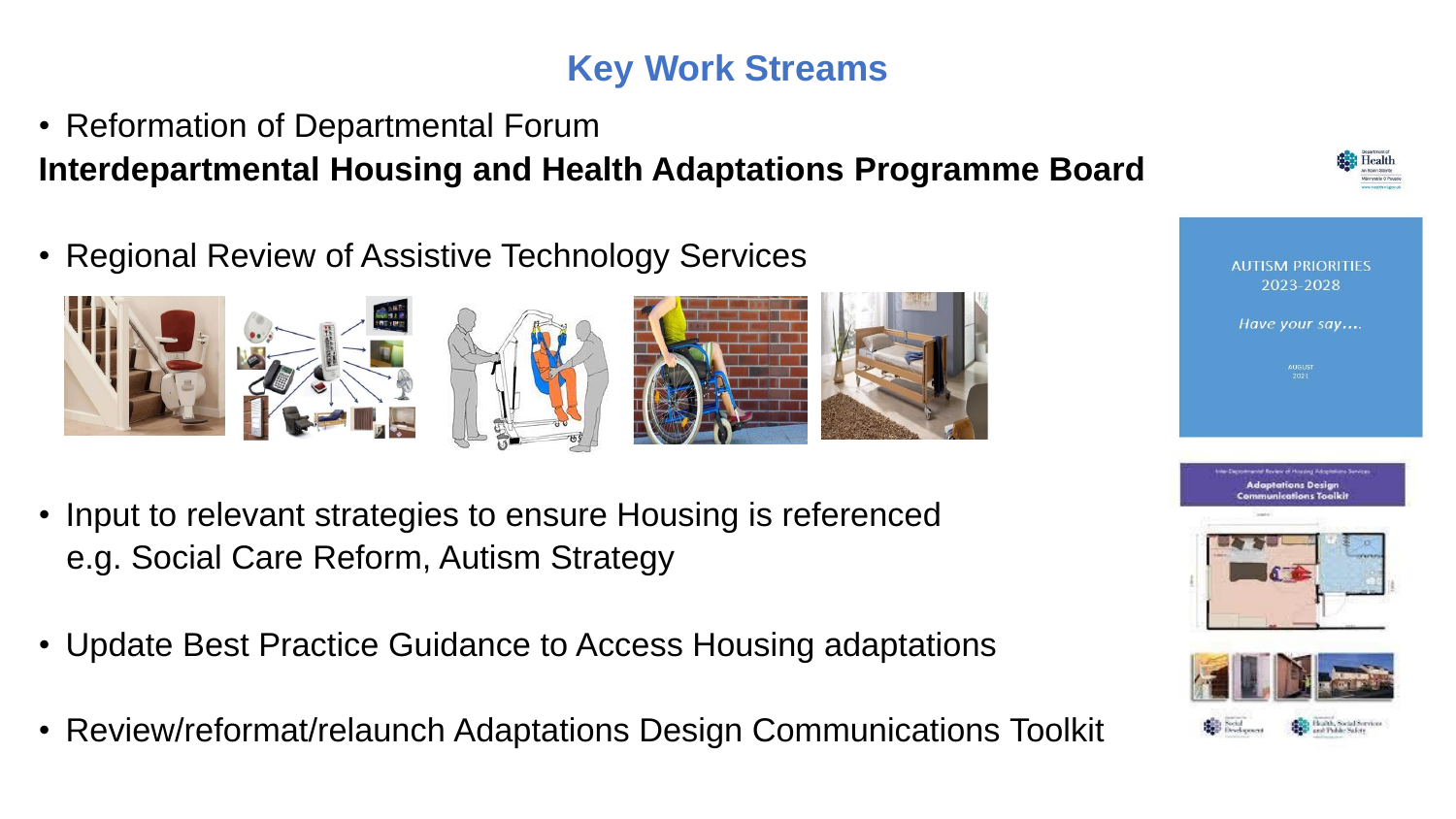#### **Key Work Streams**

• Development of Inclusive Design Guide- Housing Design to Support Independent Living include cognitive/sensory impairment, ASD ,LD etc.



- Interagency complex case management guidance Health/Housing interfaces and pathways
- Introduction of partnership forums (NIHE/HSC Trusts/service users)

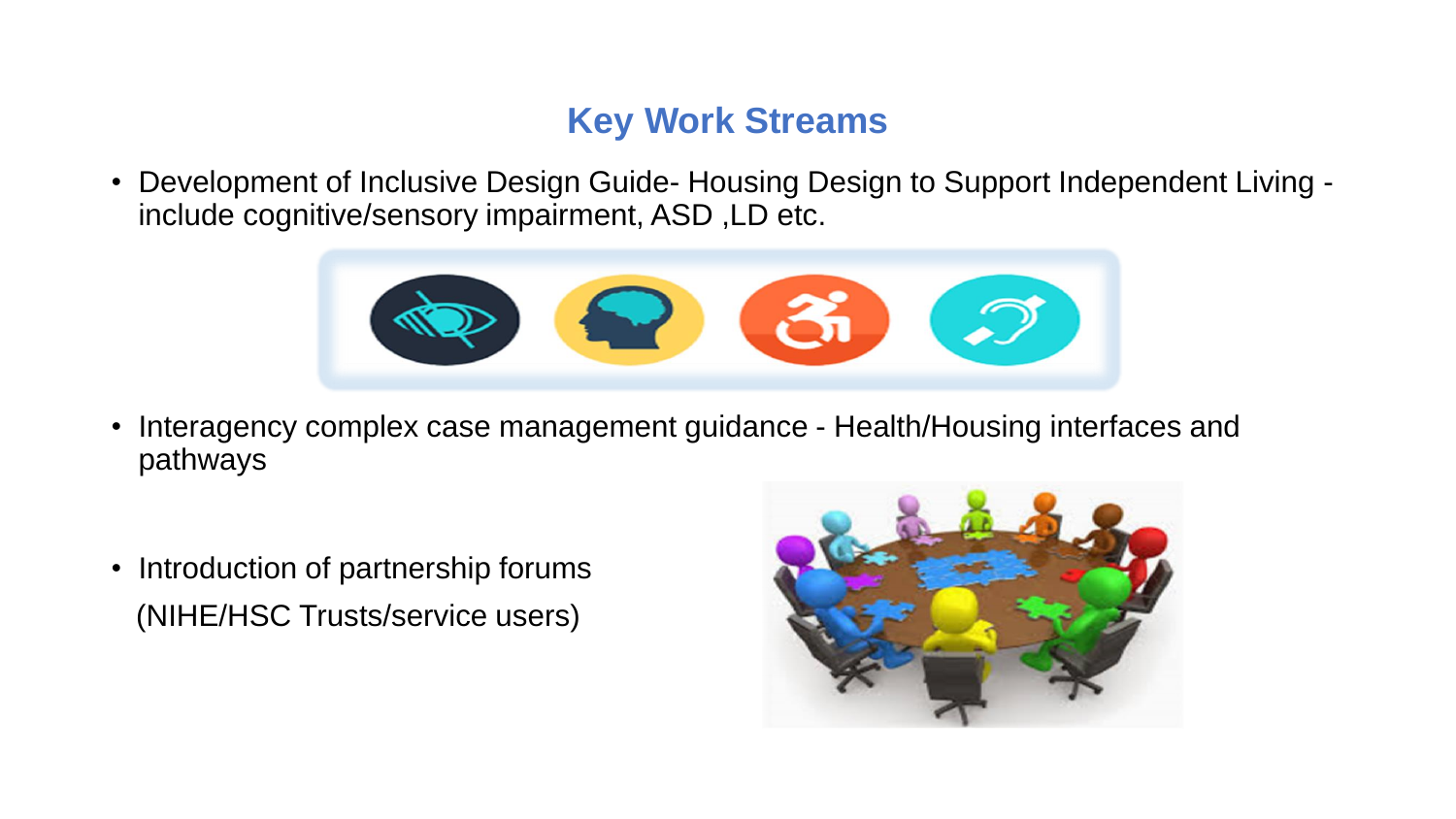#### **Key Work Streams**

- Management/implementation of an Accessible Housing Register
- Implementation of Training for front line NIHE staff re. ASD
- Development of clearer housing pathways for people with disabilities
- Building Control guidance document re. minor adaptations
- Research outcomes/effectiveness of housing adaptations
- Potential development of Housing and Health Strategy